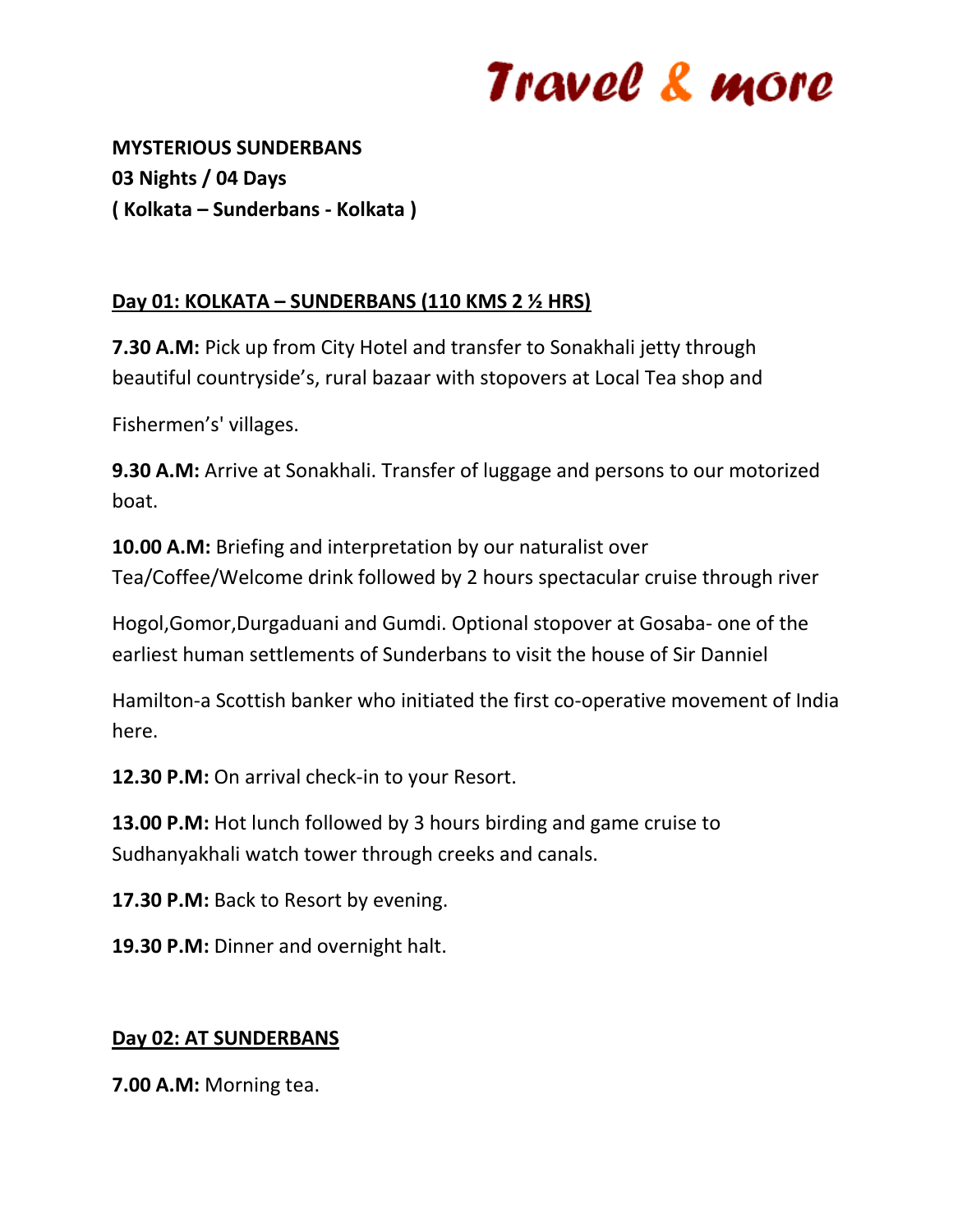# Travel & more

#### **7.30 A.M:** Breakfast

**8.00 A.M:** Fullday game cruise and birding tour to Netidhopani watch tower(Subject to weather permitting the same). Lunch will be served on board.

**17.00 P.M:** Back to Camp. Evening experience the local Rural theatre (Bonobibi Yatra) performed by the villagers. The theatre tells interesting story about the Tiger Lord, Forest God and Goddess ,fishermen and honey collectors with lot of songs and dances.

**19.30 P.M:** Dinner and overnight halt.

#### **Day 03: AT SUNDERBANS**

**7.00 A.M:** Morning tea.

**8.00 A.M:** Breakfast

**8.30 A.M to 12.30 P.M:** Birding and game cruise to DoBanki watch tower to enjoy a small canopy walk.

Afternoon at leisure. Overnight halt.

### **Day 04: SUNDERBAN TO KOLKATTA**

**7.00 A.M:** Morning Tea.

#### **8.00 A.M:** Breakfast

**9.00 A.M to 11.30 A.M:** Guided Village Walk in which participants are encouraged to have a close interaction and interesting encounters with the local villagers and their lifestyle, Local craft and cuisines, Indigenous farming and household equipments used by the villagers. Guided adventure cruise by manually-oared country boat.